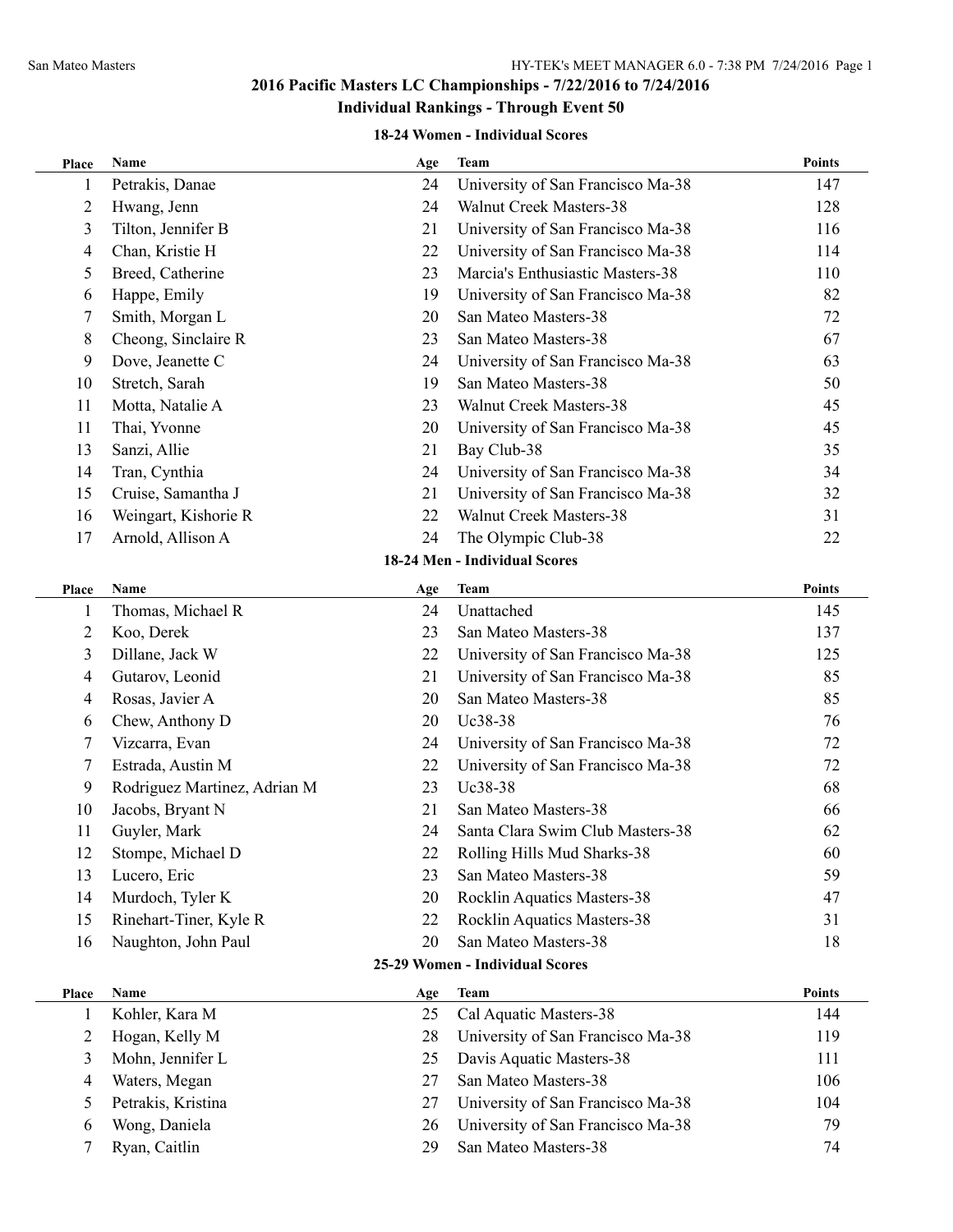# **Individual Rankings - Through Event 50**

#### **25-29 Women - Individual Scores**

| Place | Name                      | Age | Team                              | <b>Points</b> |
|-------|---------------------------|-----|-----------------------------------|---------------|
| 8     | Yamauchi, Penelope R      | 26  | Marcia's Enthusiastic Masters-38  | 63            |
| 9     | Skoda, Anette             | 25  | Los Altos Mountain View Master-38 | 58            |
| 10    | Stewart, Heather L        | 29  | University of San Francisco Ma-38 | 56            |
| 11    | Burton, Sarah A           | 29  | Rolling Hills Mud Sharks-38       | 50            |
| 12    | Chan, Andrea Y            | 25  | San Mateo Masters-38              | 41            |
| 13    | Suur, Laura               | 26  | University of San Francisco Ma-38 | 34            |
| 14    | Read, Haley L             | 25  | The Olympic Club-38               | 22            |
|       |                           |     | 25-29 Men - Individual Scores     |               |
| Place | Name                      | Age | Team                              | <b>Points</b> |
| 1     | Docken, Steffen S         | 28  | Davis Aquatic Masters-38          | 122           |
| 2     | Gouvea, Arthur            | 28  | University of San Francisco Ma-38 | 111           |
| 3     | Vizcarra, Nathan          | 29  | University of San Francisco Ma-38 | 99            |
| 4     | Leskur, Luka              | 27  | University of San Francisco Ma-38 | 93            |
| 5     | Holway, Jimmy N           | 29  | University of San Francisco Ma-38 | 87            |
| 6     | Neuhold-Huber, Kai M      | 25  | San Mateo Masters-38              | 73            |
| 7     | Andaluz, Al               | 25  | San Mateo Masters-38              | 70            |
| 8     | Wang, Jackson Z           | 29  | Unattached                        | 66            |
| 9     | Ward, Roger W             | 26  | Marcia's Enthusiastic Masters-38  | 63            |
| 10    | Scholten, Max             | 26  | University of San Francisco Ma-38 | 56            |
| 11    | Cleveland, Thomas J       | 26  | University of San Francisco Ma-38 | 51            |
| 12    | Accornero, Kyle           | 28  | Fremont Hills Masters-38          | 34            |
| 13    | Heeter, Wesley A          | 25  | San Mateo Masters-38              | 26            |
| 14    | Banks, David A            | 27  | Marcia's Enthusiastic Masters-38  | 22            |
| 14    | Cunningham, Andrew J      | 28  | San Francisco Tsunami Masters-38  | 22            |
| 16    | Byers, Kevin              | 26  | Albany Armada Aquatics Masters-38 | 19            |
| 17    | Munoz, Christopher        | 26  | Vallejo Aquatic Club-38           | 13            |
|       |                           |     | 30-34 Women - Individual Scores   |               |
| Place | Name                      | Age | <b>Team</b>                       | <b>Points</b> |
| 1     | Radecke-Noble, Jennifer D | 32  | Tri Valley Masters-38             | 151           |
| 2     | Rais, Jenna S             | 33  | University of San Francisco Ma-38 | 135           |
| 3     | Chinn, Sarah M            | 32  | Manatee Aquatic Masters Inc-38    | 133           |
| 4     | West, Meredith A          | 32  | San Mateo Masters-38              | 125           |
| 5     | Dees, Jillian R           | 33  | <b>Puget Sound Masters-36</b>     | 103           |
| 6     | Flecker, Donita L         | 34  | Sebastopol Masters Aquatic Clu-38 | 102           |
| 7     | An, Yang                  | 33  | University of San Francisco Ma-38 | 87            |
| 8     | Rueda, Marcela            | 34  | Santa Rosa Masters-38             | 78            |
| 9     | Coggshall, Kathleen T     | 34  | Bay Masters-38                    | 60            |
| 10    | Tiernan, Heather          | 33  | Walnut Creek Masters-38           | 58            |
| 11    | Kirk, Dana J              | 32  | Fremont Hills Masters-38          | 44            |
| 12    | Ryan, Aleah M             | 33  | Sonoma Aquatic Club Masters-38    | 38            |
| 13    | Houck, Sarah              | 33  | Ripon Aquatics Masters Club-38    | 22            |
| 14    | Chaiyasane, Koung         | 32  | Marcia's Enthusiastic Masters-38  | 18            |
|       |                           |     | 30-34 Men - Individual Scores     |               |
| Place | Name                      | Age | <b>Team</b>                       | Points        |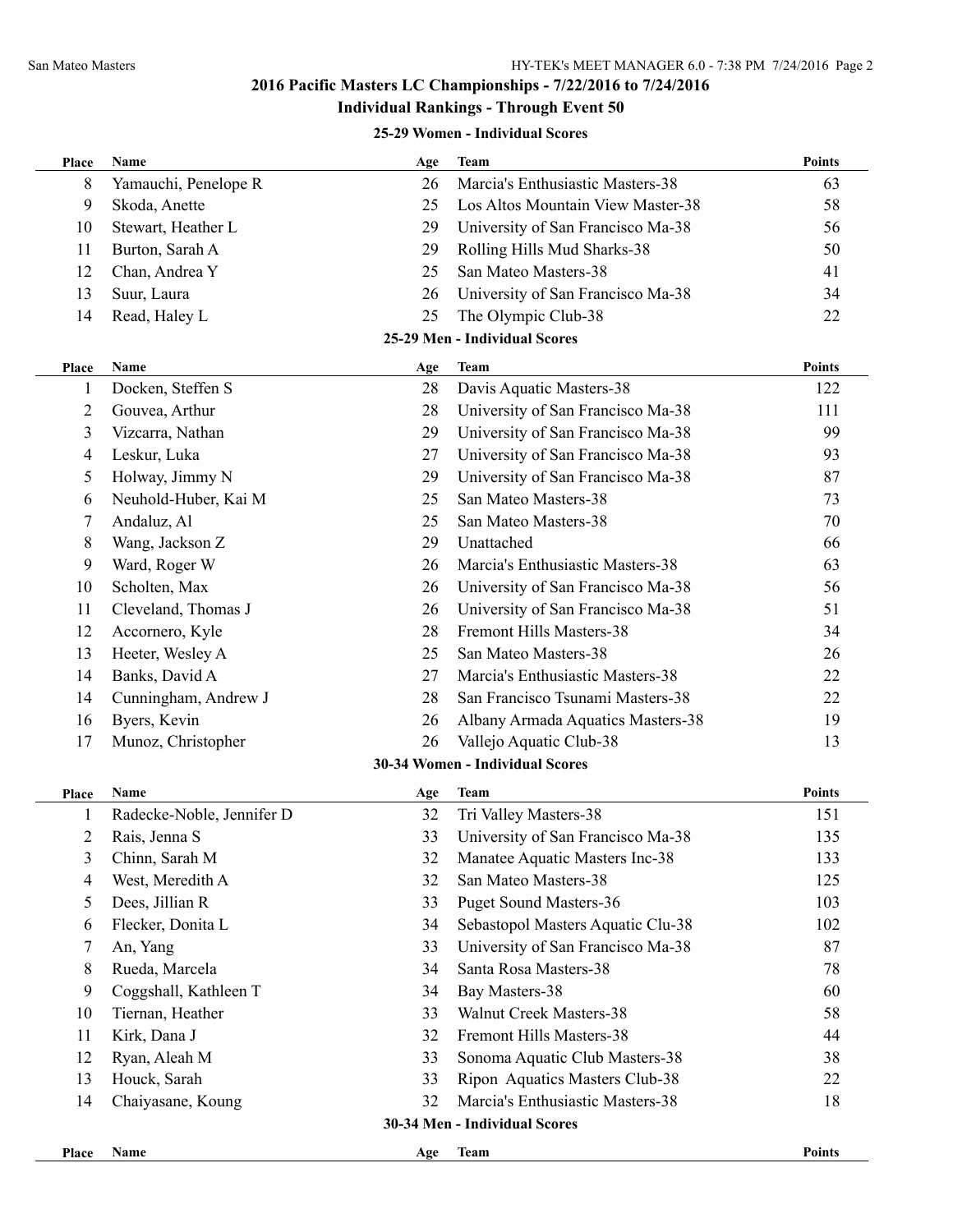**Individual Rankings - Through Event 50**

| 1            | Sanchez, Carlos F      | 30  | San Mateo Masters-38                | 128           |
|--------------|------------------------|-----|-------------------------------------|---------------|
| 1            | Naylor, Jack B         | 31  | <b>Swymnut Masters-38</b>           | 128           |
| 3            | Song, James C          | 33  | Marcia's Enthusiastic Masters-38    | 123           |
| 4            | Law, David             | 31  | Laguna Creek Bullfrog Masters-38    | 117           |
| 5            | Powell, Ian            | 31  | University of San Francisco Ma-38   | 84            |
| 6            | Kononov, Dmitri        | 31  | University of San Francisco Ma-38   | 76            |
| 7            | Monaghan, Ryan P       | 32  | Cal Aquatic Masters-38              | 74            |
| 8            | Ryan, Keith            | 32  | Sonoma Aquatic Club Masters-38      | 62            |
| 9            | Aiello, Liam           | 33  | University of San Francisco Ma-38   | 57            |
| 9            | Tiernan, Robert M      | 33  | <b>Walnut Creek Masters-38</b>      | 57            |
| 11           | Figueroa, J.J.         | 30  | University of San Francisco Ma-38   | 50            |
| 12           | Gregory, Thomas C      | 31  | Marcia's Enthusiastic Masters-38    | 41            |
| 12           | Burris, William        | 34  | North Bay Aquatics-38               | 41            |
| 14           | Dees, Joseph T         | 30  | <b>Puget Sound Masters-36</b>       | 40            |
| 15           | Litvak, Igor           | 31  | University of San Francisco Ma-38   | 38            |
| 16           | Martin, Jason T        | 30  | Fremont Hills Masters-38            | 37            |
| 17           | Asano, Kohei           | 34  | Rinconada Masters-38                | 36            |
| 18           | Comfort, James         | 33  | University of San Francisco Ma-38   | 33            |
|              |                        |     | 35-39 Women - Individual Scores     |               |
| Place        | Name                   | Age | <b>Team</b>                         | <b>Points</b> |
| $\mathbf{1}$ | Richards, Ericka L     | 38  | <b>Walnut Creek Masters-38</b>      | 154           |
| 2            | Nishimoto, Amber D     | 38  | University of San Francisco Ma-38   | 133           |
| 3            | Hieb-Stock, Lisa M     | 36  | Tuolumne County Aquatic Master-38   | 120           |
| 4            | Abbott, Bridget        | 35  | <b>Walnut Creek Masters-38</b>      | 96            |
| 5            | Chow, Jackie I         | 38  | Davis Aquatic Masters-38            | 74            |
| 6            | Rosenfeld, Liat        | 37  | <b>Stanford Masters Swimming-38</b> | 60            |
| 7            | Scott, Emily           | 36  | Sebastopol Masters Aquatic Clu-38   | 55            |
| 8            | Polinsky, Cathy        | 39  | San Mateo Masters-38                | 53            |
| 8            | Castelein, Christina C | 36  | University of San Francisco Ma-38   | 53            |
| 10           | Ferraris, Giulia M     | 39  | San Mateo Masters-38                | 41            |
| 10           | Sardella, Stephanie L  | 39  | San Mateo Masters-38                | 41            |
| 12           | Groskopf, Sarah L      | 36  | Tri Valley Masters-38               | 40            |
| 13           | Lee, Ellen             | 38  | San Mateo Masters-38                | 36            |
| 14           | Couch, Kelly           | 39  | San Mateo Masters-38                | 22            |
| 14           | Yechuri, Madhuri       | 39  | Fremont Hills Masters-38            | 22            |
| 16           | Fox, Catherine M       | 39  | University of San Francisco Ma-38   | 19            |
| 17           | Tilds, Katrina         | 39  | University of San Francisco Ma-38   | 18            |
| 18           | Sadowski, Shauna J     | 39  | Albany Armada Aquatics Masters-38   | 13            |
|              |                        |     | 35-39 Men - Individual Scores       |               |
| Place        | Name                   | Age | <b>Team</b>                         | <b>Points</b> |
| 1            | Roper, Matthew D       | 35  | Davis Aquatic Masters-38            | 148           |
| 2            | Daene, Markus          | 37  | Tri Valley Masters-38               | 135           |
| 3            | Ecklund, Tait C        | 35  | Rose Bowl Masters-33                | 112           |
| 4            | Davis, Bryant D        | 35  | University of San Francisco Ma-38   | 109           |
|              |                        |     |                                     |               |
| 5            | Miller, Matt           | 39  | Oregon Masters-37                   | 94            |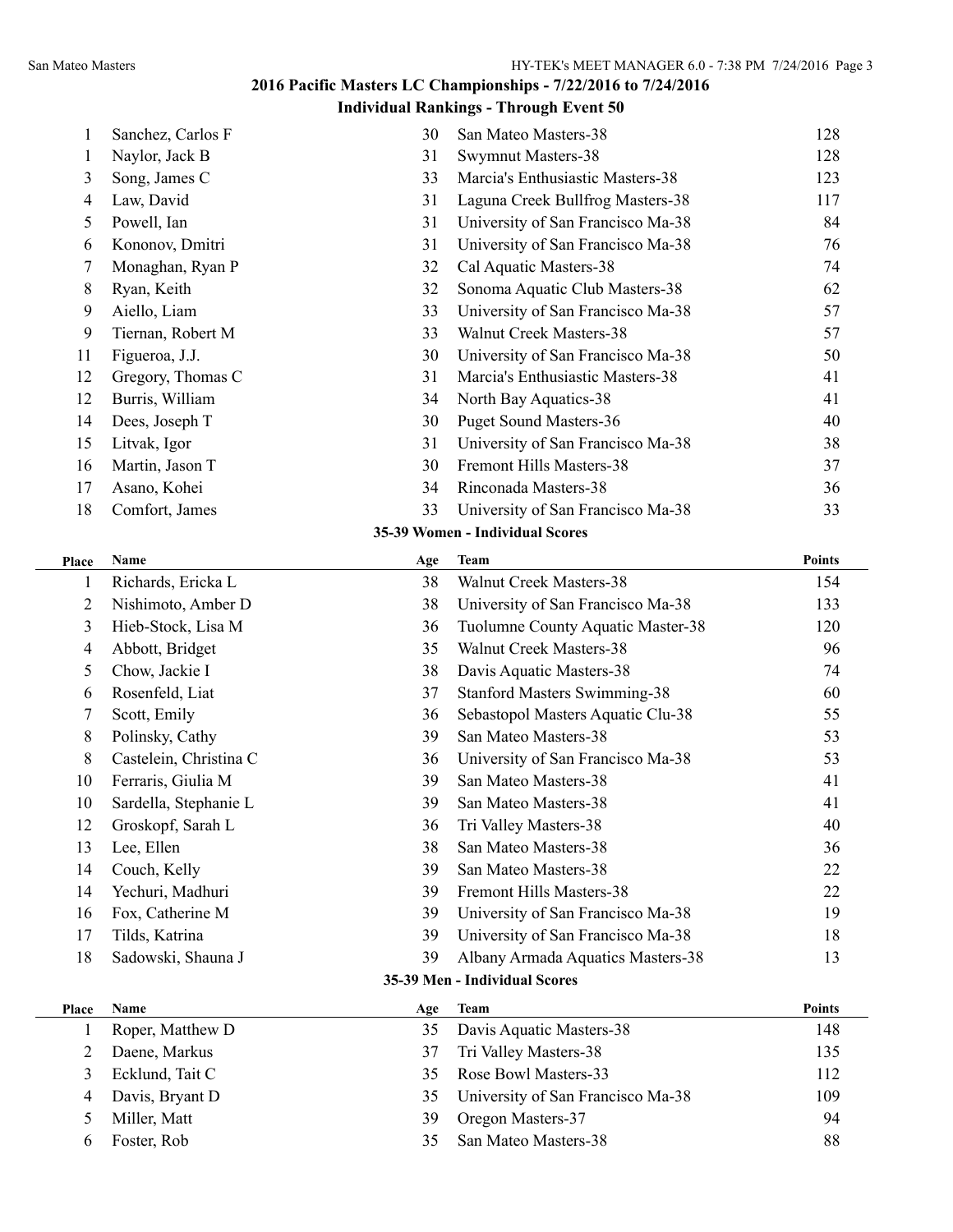| <b>Place</b>   | Name                  | Age | Team                                | <b>Points</b> |
|----------------|-----------------------|-----|-------------------------------------|---------------|
| 7              | Smith, Justin P       | 38  | University of San Francisco Ma-38   | 83            |
| 8              | Mustiazza, Oleg       | 38  | San Mateo Masters-38                | 75            |
| 9              | Waterson, Kevin       | 37  | Davis Aquatic Masters-38            | 68            |
| 10             | Lim, Hubert J         | 35  | University of San Francisco Ma-38   | 54            |
| 11             | Bucy, John S          | 38  | University of San Francisco Ma-38   | 48            |
| 12             | Lemke, Zebron J       | 36  | Alameda Aquatic Masters-38          | 44            |
| 13             | Matsumura, Naoki      | 39  | Santa Clara Swim Club Masters-38    | 35            |
| 14             | Gomes, Erico F        | 37  | University of San Francisco Ma-38   | 30            |
| 15             | Donlon, Kevin H       | 38  | University of San Francisco Ma-38   | 19            |
| 16             | Bost, Chris           | 35  | Sonoma Aquatic Club Masters-38      | 17            |
| 17             | Rodriguez, Sergio A   | 39  | Sacramento Masters-38               | 16            |
|                |                       |     | 40-44 Women - Individual Scores     |               |
| Place          | Name                  | Age | Team                                | <b>Points</b> |
| 1              | Glenn, Katie          | 40  | <b>Stanford Masters Swimming-38</b> | 154           |
| 2              | Gallagher, Hanna Alix | 43  | Menlo Masters Aka Team Sheeper-38   | 141           |
| 3              | Ongerth, Ann Michelle | 42  | <b>Walnut Creek Masters-38</b>      | 131           |
| 4              | Decker, Kimberly J    | 41  | Burlingame Aquatic Club-38          | 86            |
| 5              | Spott, Rachel F       | 40  | University of San Francisco Ma-38   | 68            |
| 6              | Foehr, Ulla G         | 44  | San Mateo Masters-38                | 63            |
| 7              | Darling, Colleen M    | 42  | Walnut Creek Masters-38             | 54            |
| 8              | Peroni, Diana H       | 44  | Swymnut Masters-38                  | 40            |
| 9              | Maze, Ghislaine       | 42  | University of San Francisco Ma-38   | 38            |
| 10             | Laser, Erin           | 42  | San Mateo Masters-38                | 32            |
| 11             | George, Heidi S       | 40  | Uc38-38                             | 22            |
| 12             | Edler, Monica         | 44  | University of San Francisco Ma-38   | 19            |
|                |                       |     | 40-44 Men - Individual Scores       |               |
|                |                       |     |                                     |               |
| <b>Place</b>   | Name                  | Age | Team                                | <b>Points</b> |
| 1              | Renko, John R         | 42  | University of San Francisco Ma-38   | 126           |
| $\overline{c}$ | Stock, Kyle K         | 43  | Tuolumne County Aquatic Master-38   | 121           |
| 3              | Hatch, Eric           | 42  | Sierra Nevada Masters-38            | 119           |
| 4              | Shoenberger, Deacon G | 42  | Tamalpais Aquatic Masters-38        | 82            |
| 5              | Bazan, Luis E         | 42  | University of San Francisco Ma-38   | 78            |
| 6              | Hertzer, Keith        | 43  | Marcia's Enthusiastic Masters-38    | 76            |
| 7              | Dailey, Alexander D   | 40  | University of San Francisco Ma-38   | 66            |
| 8              | Sabatini, Greg        | 40  | Richmond Plunge Masters-38          | 55            |
| 9              | Decker, Matthew       | 40  | University of San Francisco Ma-38   | 54            |
| 10             | Garces, Eudean D      | 42  | Richmond Plunge Masters-38          | 51            |
|                |                       |     | 45-49 Women - Individual Scores     |               |
| Place          | Name                  | Age | <b>Team</b>                         | <b>Points</b> |
| 1              | Cox, Juliet E         | 48  | Manatee Aquatic Masters Inc-38      | 145           |
| $\overline{c}$ | Jones, Sara H         | 48  | Santa Rosa Masters-38               | 140           |
| 3              | Elgaaen, Katie S      | 46  | San Mateo Masters-38                | 104           |
| 4              | Bevilacqua, Deborah A | 48  | Marcia's Enthusiastic Masters-38    | 95            |
| 5              | Compagno, Wendy A     | 47  | University of San Francisco Ma-38   | 85            |
| 6              | Hertzer, Cynthia J    | 47  | Santa Cruz Masters Aquatics-38      | 81            |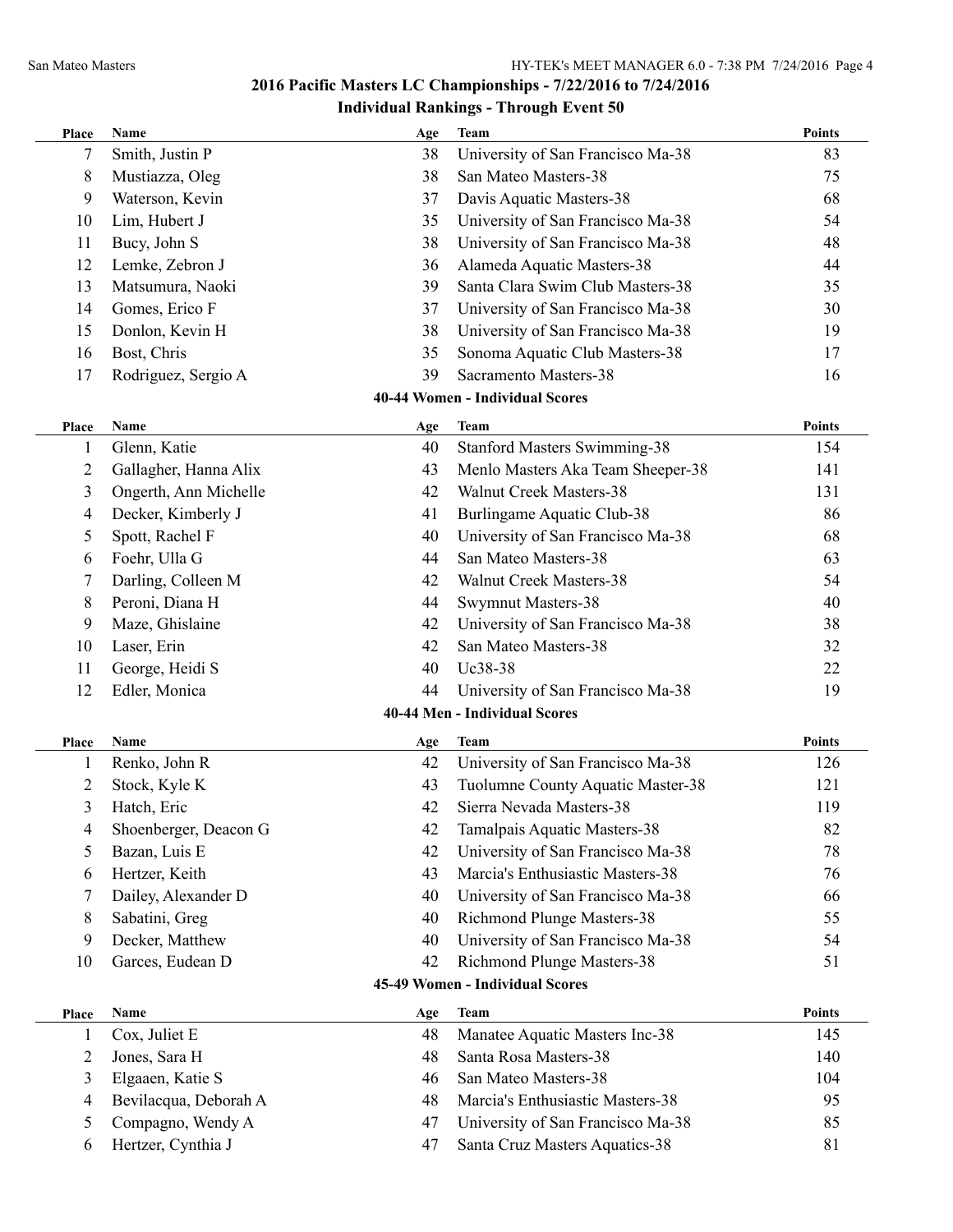| Place          | Name                | Age | <b>Team</b>                       | <b>Points</b> |
|----------------|---------------------|-----|-----------------------------------|---------------|
| 7              | McQuaid, Elissa O   | 46  | San Mateo Masters-38              | 66            |
| 8              | Levy, Karen D       | 47  | Menlo Masters Aka Team Sheeper-38 | 60            |
| 9              | Bechhoefer, Marta   | 49  | Santa Cruz Masters Aquatics-38    | 56            |
| 10             | Feix, Jenny C       | 47  | San Mateo Masters-38              | 54            |
| 11             | Cooper, Carla N     | 49  | University of San Francisco Ma-38 | 52            |
| 12             | Nelson, Sheila      | 48  | Santa Rosa Masters-38             | 50            |
| 13             | Espinosa, Rebecca   | 46  | Marcia's Enthusiastic Masters-38  | 45            |
| 14             | Shukla, Shipra      | 46  | University of San Francisco Ma-38 | 44            |
| 14             | Rublein, Susanne P  | 46  | Manatee Aquatic Masters Inc-38    | 44            |
| 16             | Legros, Laura       | 49  | Menlo Masters Aka Team Sheeper-38 | 37            |
| 17             | Jeong, Michelle M   | 47  | University of San Francisco Ma-38 | 35            |
| 18             | Baidwan, Pinder     | 49  | University of San Francisco Ma-38 | 33            |
| 19             | Bruno, Susan A      | 49  | Cal Maritime Academy Masters-38   | 32            |
| 20             | Denison, Stephanie  | 46  | Sierra Marlins Masters-38         | 22            |
| 21             | Adams, Krissy L     | 45  | Los Gatos Swim And Racquet Clu-38 | 19            |
| 22             | Lau, Kimberly       | 47  | Santa Cruz Masters Aquatics-38    | 18            |
| 23             | Giske, Anna E       | 47  | Albany Armada Aquatics Masters-38 | 17            |
| 23             | Myers, Karen E      | 48  | University of San Francisco Ma-38 | 17            |
| 25             | Soyugenc, Peri      | 49  | Menlo Masters Aka Team Sheeper-38 | 16            |
| 25             | Kahlert, Susan      | 45  | Peninsula Community Center Mas-38 | 16            |
| 27             | Ask, Julie A        | 48  | University of San Francisco Ma-38 | 15            |
| 28             | Tom, Norma J        | 47  | San Mateo Masters-38              | 14            |
| 29             | Evans, Tammy        | 46  | Menlo Masters Aka Team Sheeper-38 | 13            |
| 29             | De Vries, Liza N    | 49  | University of San Francisco Ma-38 | 13            |
|                |                     |     | 45-49 Men - Individual Scores     |               |
| <b>Place</b>   | Name                | Age | Team                              | <b>Points</b> |
| 1              | Hamilton, Rick M    | 49  | Manatee Aquatic Masters Inc-38    | 145           |
| $\overline{c}$ | Fahlen, Mark T      | 45  | Modesto Area Aquatic Club-38      | 141           |
| 3              | Banbury, James S    | 47  | Uc38-38                           | 131           |
| 4              | Harrington, Matt    | 45  | University of San Francisco Ma-38 | 124           |
| 4              | Stietzel, Kent J    | 47  | Menlo Masters Aka Team Sheeper-38 | 124           |
| 6              | Higgins, John P     | 49  | Menlo Masters Aka Team Sheeper-38 | 116           |
| 7              | Mc Bride, Patrick F | 47  | University of San Francisco Ma-38 | 101           |
| 8              | Mai, Ping           | 46  | University of San Francisco Ma-38 | 98            |
| 9              | Hayhurst, Simon     | 47  | Menlo Masters Aka Team Sheeper-38 | 89            |
| 10             | Carter, Paul        | 48  | <b>Walnut Creek Masters-38</b>    | 79            |
| 11             | Brundage, Patrick W | 49  | <b>Brundage Swim Masters-48</b>   | 66            |
| 12             | Flamik, George G    | 47  | Richmond Plunge Masters-38        | 63            |
| 13             | El-Awady, Khalid A  | 46  | University of San Francisco Ma-38 | 61            |
| 14             | Finney, Peter C     | 49  | Manatee Aquatic Masters Inc-38    | 59            |
| 15             | Summe, Philip       | 47  | <b>Burlingame Aquatic Club-38</b> | 56            |
| 16             | J-Cheng, Manus      | 47  | Fremont Hills Masters-38          | 32            |
| 17             | Wells, Barton S     | 49  | Uc38-38                           | 22            |
| 17             | Malas, Bryan        | 49  | Lakeshore Sport & Fitness-21      | 22            |
| 19             | Ingardia, Michael A | 46  | Menlo Masters Aka Team Sheeper-38 | 19            |
| 20             | Walker, John A      | 49  | University of San Francisco Ma-38 | 18            |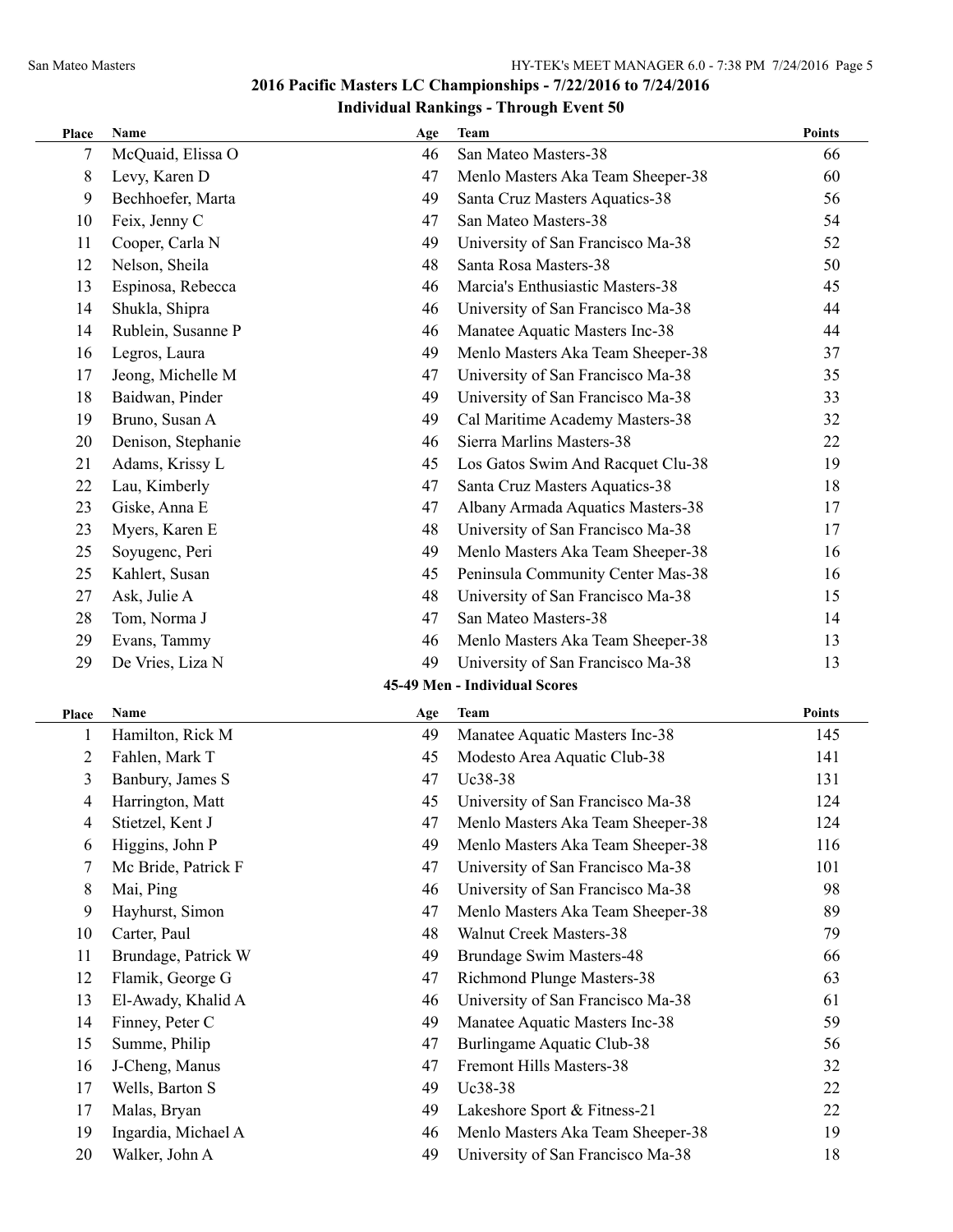#### **Individual Rankings - Through Event 50**

#### **45-49 Men - Individual Scores**

| Place          | Name                   | Age | <b>Team</b>                         | Points        |
|----------------|------------------------|-----|-------------------------------------|---------------|
| 21             | Noble, Brian J         | 47  | University of San Francisco Ma-38   | 15            |
|                |                        |     | 50-54 Women - Individual Scores     |               |
| Place          | Name                   | Age | <b>Team</b>                         | <b>Points</b> |
| 1              | Ward, Lisa A           | 52  | <b>Walnut Creek Masters-38</b>      | 148           |
| $\overline{c}$ | Russell, Jane E        | 53  | Davis Aquatic Masters-38            | 130           |
| 3              | Couch, Stephanie D     | 52  | Menlo Masters Aka Team Sheeper-38   | 127           |
| 4              | Bulman, Robin A        | 51  | Santa Rosa Masters-38               | 123           |
| 5              | Capen, Tasha           | 50  | Menlo Masters Aka Team Sheeper-38   | 114           |
| 6              | Perry, Rebecca R       | 52  | Manatee Aquatic Masters Inc-38      | 108           |
| 7              | Phalen, Jennifer R     | 52  | Davis Aquatic Masters-38            | 103           |
| 8              | Sullivan, Lynda F      | 52  | University of San Francisco Ma-38   | 101           |
| 9              | Dornan, Gwen           | 53  | University of San Francisco Ma-38   | 95            |
| 10             | Saylor, Alison L       | 50  | University of San Francisco Ma-38   | 94            |
| 11             | Friedlander, Rebecca L | 50  | Sierra Nevada Masters-38            | 90            |
| 12             | Beal, Laura A          | 51  | Team Barbie and Ken-38              | 69            |
| 13             | Dibley, Allison M      | 54  | <b>Walnut Creek Masters-38</b>      | 67            |
| 13             | Houts, Jennifer        | 51  | Rolling Hills Mud Sharks-38         | 67            |
| 15             | Preston, Susan H       | 54  | <b>Stanford Masters Swimming-38</b> | 66            |
| 16             | Taylor, Catherine W    | 53  | <b>Walnut Creek Masters-38</b>      | 57            |
| 17             | Kavalauskas, Alita     | 53  | Jellies Aquatic Masters of Mon-38   | 56            |
| 17             | Brown, Claiborne M     | 53  | Fremont Hills Masters-38            | 56            |
| 19             | Boone, Danielle        | 51  | Walnut Creek Masters-38             | 52            |
| 19             | Adler, Felicia M       | 54  | Walnut Creek Masters-38             | 52            |
| 21             | Asta, Lisa M           | 51  | Walnut Creek Masters-38             | 49            |
| 22             | Harris, Karen C        | 50  | Richmond Plunge Masters-38          | 42            |
| 23             | Glassman, Lucille R    | 53  | Fremont Hills Masters-38            | 41            |
| 24             | Hutchins, Kristin E    | 50  | University of San Francisco Ma-38   | 37            |
| 25             | Cook, Amy M            | 52  | <b>Walnut Creek Masters-38</b>      | 36            |
| 26             | Cotter, Victoria J     | 51  | San Mateo Masters-38                | 33            |
| 26             | Price, Patricia L      | 54  | Davis Aquatic Masters-38            | 33            |
| 26             | Glass, Elizabeth       | 51  | University of San Francisco Ma-38   | 33            |
| 29             | Moranda-torres, Jean M | 53  | Uc38-38                             | 29            |
| 30             | Fatemi, Fariba         | 53  | San Mateo Masters-38                | 27            |
| 31             | Crow, Joan A           | 52  | Davis Aquatic Masters-38            | 24            |
| 32             | Khouri, Carola P       | 54  | Alpine Hills Swimming Masters-38    | 22            |
| 33             | Driscoll, Heather J    | 50  | Los Gatos Swim And Racquet Clu-38   | 19            |
| 34             | McCleary, Jackie L     | 53  | Los Gatos Swim And Racquet Clu-38   | 18            |
| 34             | Boyle, Catherine M     | 50  | Ladera Oaks Masters-38              | 18            |
| 36             | Kubota, Masako         | 50  | Santa Clara Swim Club Masters-38    | 16            |
| 37             | Collins, Helen L       | 54  | Menlo Masters Aka Team Sheeper-38   | 14            |
| 38             | Hoite, Johanna         | 50  | Albany Armada Aquatics Masters-38   | 12            |
| 39             | Luisa, Gia M           | 52  | San Mateo Masters-38                | 10            |
| 39             | Fink, Margaret         | 52  | Rolling Hills Mud Sharks-38         | 10            |
|                |                        |     |                                     |               |

**50-54 Men - Individual Scores**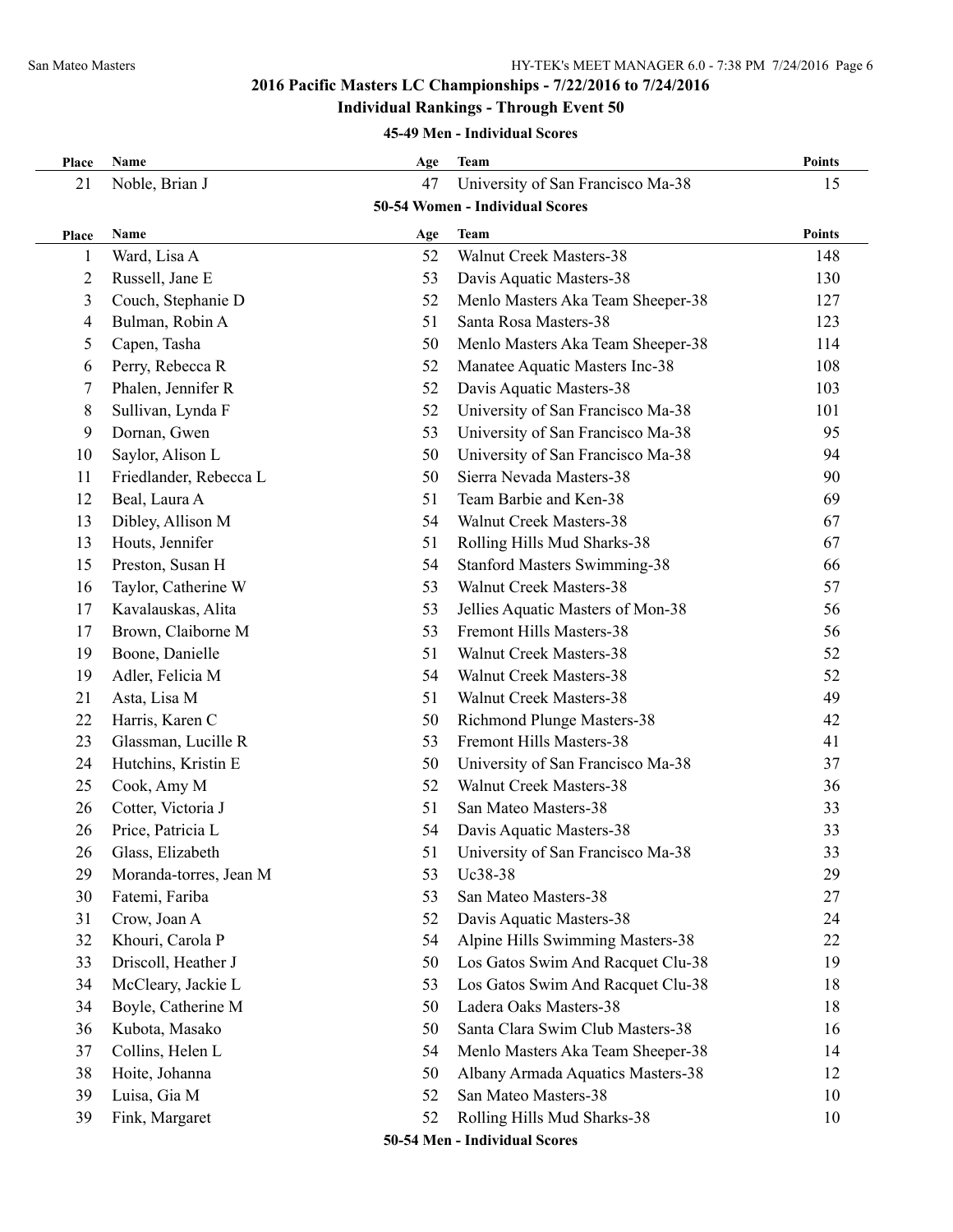| Place          | Name                  | Age | Team                                | <b>Points</b> |
|----------------|-----------------------|-----|-------------------------------------|---------------|
| 1              | McAdam, Samuel T      | 51  | Davis Aquatic Masters-38            | 140           |
| $\overline{2}$ | Stahl, Stephen A      | 51  | <b>Walnut Creek Masters-38</b>      | 138           |
| 3              | Boone, Jon            | 53  | Walnut Creek Masters-38             | 130           |
| 4              | Lopez, David          | 50  | Marcia's Enthusiastic Masters-38    | 124           |
| 5              | Kotani, Nobuo         | 50  | University of San Francisco Ma-38   | 105           |
| 6              | Shepherd, Peter J     | 50  | Menlo Masters Aka Team Sheeper-38   | 96            |
| 7              | Nootbaar, Tom T       | 53  | Walnut Creek Masters-38             | 84            |
| 8              | Fegler, Gerald A      | 53  | Manatee Aquatic Masters Inc-38      | 83            |
| 9              | Chan, Andy            | 54  | Menlo Masters Aka Team Sheeper-38   | 74            |
| 10             | Dudley, Raymond Adams | 51  | University of San Francisco Ma-38   | 72            |
| 11             | Miller, Tim           | 53  | <b>Stanford Masters Swimming-38</b> | 66            |
| 12             | Keating, Kevin        | 53  | Sebastopol Masters Aquatic Clu-38   | 65            |
| 13             | Gustavson, Jeff A     | 54  | Burlingame Aquatic Club-38          | 63            |
| 13             | France, Kermit        | 50  | <b>Walnut Creek Masters-38</b>      | 63            |
| 15             | Baker, John           | 53  | San Mateo Masters-38                | 61.50         |
| 16             | Paris, Lorenzo        | 50  | University of San Francisco Ma-38   | 60            |
| 17             | Chao, Hector          | 52  | <b>Walnut Creek Masters-38</b>      | 59            |
| 18             | Samoilov, Arkadii V   | 51  | Mountain View Masters-38            | 52            |
| 19             | Shaffer, Mike G       | 51  | Ventura County Masters-33           | 44            |
| 19             | Phelan, Darren D      | 53  | <b>Stanford Masters Swimming-38</b> | 44            |
| 21             | Tanzer, Paul F        | 53  | Quick Silver Swimming-38            | 40            |
| 22             | McAweeney, Michael A  | 53  | San Mateo Masters-38                | 39            |
| 23             | Levy, Sid             | 53  | Manatee Aquatic Masters Inc-38      | 38            |
| 24             | McAdams, Steve        | 52  | Ladera Oaks Masters-38              | 36            |
| 25             | Doyas, Greg R         | 54  | Fremont Hills Masters-38            | 34.50         |
| 26             | Sarrafzadeh, David A  | 51  | University of San Francisco Ma-38   | 33            |
| 27             | Cook, Doug J          | 53  | <b>Walnut Creek Masters-38</b>      | 29            |
| 27             | Sanzi, Richard        | 51  | Bay Club-38                         | 29            |
| 29             | Stretch, Jim          | 51  | San Mateo Masters-38                | 22            |
| 29             | Trutane, Steve        | 51  | Albany Armada Aquatics Masters-38   | 22            |
| 31             | Coquillard, Moby R    | 53  | San Mateo Masters-38                | 19            |
| 32             | Tittle, Kenneth W     | 53  | <b>Walnut Creek Masters-38</b>      | 17            |
| 33             | Robinson, Darrell Q   | 54  | University of San Francisco Ma-38   | 16            |
| 34             | Sheeper, Tim K        | 53  | Menlo Masters Aka Team Sheeper-38   | 15            |
| 35             | Jacobs, Tom           | 53  | San Mateo Masters-38                | 14            |
|                |                       |     | 55-59 Women - Individual Scores     |               |
| Place          | <b>Name</b>           | Age | <b>Team</b>                         | <b>Points</b> |
| 1              | Walts, Merrie E       | 56  | Santa Rosa Masters-38               | 151           |
| $\overline{c}$ | Neville, Cathy V      | 59  | San Diego Swim Masters-44           | 128           |
| 3              | Gerhan, Martha        | 55  | University of San Francisco Ma-38   | 122           |
| 4              | Feeley, Louise S      | 57  | Menlo Masters Aka Team Sheeper-38   | 115           |
| 5              | Loyd, Susan M         | 57  | Tuolumne County Aquatic Master-38   | 109           |
| 6              | McNamara, Kathleen A  | 56  | University of San Francisco Ma-38   | 108           |
| 7              | Wheeler, Barbara C    | 59  | Tamalpais Aquatic Masters-38        | 99            |
| 8              | Bilich, Bonnie M      | 58  | San Ramon Valley Livermore Aqu-38   | 88            |
| 9              | Terhorst, Hermine M   | 58  | Team Barbie and Ken-38              | 82            |
|                |                       |     |                                     |               |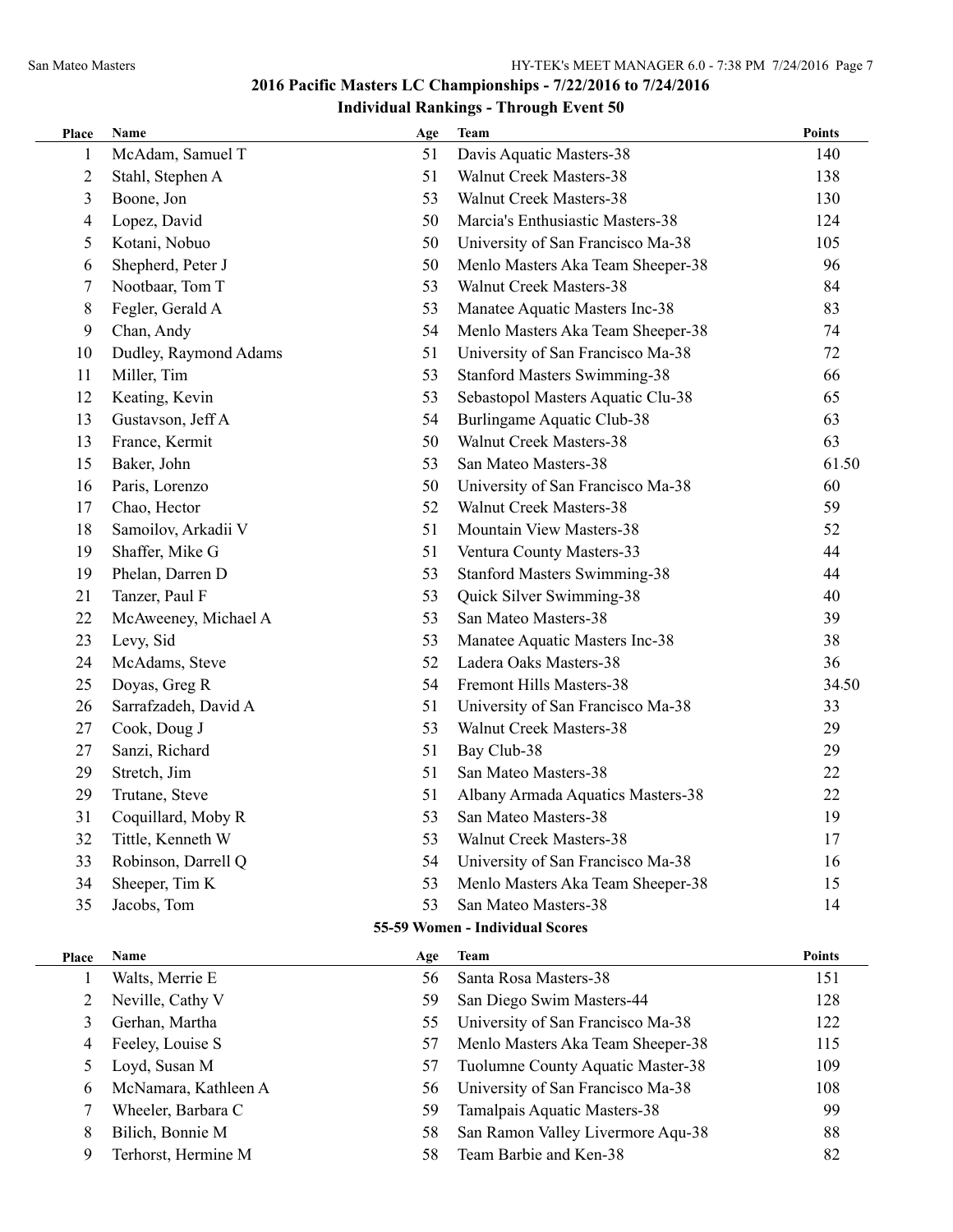# **Individual Rankings - Through Event 50**

#### **55-59 Women - Individual Scores**

| Place        | <b>Name</b>           | Age | Team                                | <b>Points</b> |
|--------------|-----------------------|-----|-------------------------------------|---------------|
| 10           | Hafner, Hilary R      | 56  | Team Barbie and Ken-38              | 73            |
| 11           | Nowack, Susan J       | 56  | Santa Rosa Masters-38               | 56            |
| 12           | Rafkin, Louise        | 58  | Albany Armada Aquatics Masters-38   | 55            |
| 13           | Basile, Katy          | 57  | Menlo Masters Aka Team Sheeper-38   | 49            |
| 14           | Coffee, Cassandra     | 55  | Swymnut Masters-38                  | 47            |
| 15           | Indaco, Birgitta      | 57  | Fremont Hills Masters-38            | 45            |
| 16           | Nip, Carol J          | 59  | Albany Armada Aquatics Masters-38   | 43            |
| 17           | Vandroff, Jill        | 59  | San Mateo Masters-38                | 41            |
| 18           | Breen, Barbara L      | 58  | Menlo Masters Aka Team Sheeper-38   | 36            |
| 19           | Zipp, Frederika M     | 55  | University of San Francisco Ma-38   | 30            |
| 20           | Kruse-Elliott, Kris T | 58  | San Mateo Masters-38                | 18            |
| 21           | Aho, Kirsti M         | 57  | University of San Francisco Ma-38   | 17            |
| 22           | Bruner, Melanie W     | 57  | San Mateo Masters-38                | 15            |
| 23           | Erickson, Sonja       | 55  | Albany Armada Aquatics Masters-38   | 13            |
|              |                       |     | 55-59 Men - Individual Scores       |               |
| <b>Place</b> | Name                  | Age | <b>Team</b>                         | <b>Points</b> |
|              | Boatwright, David E   | 55  | Walnut Creek Masters-38             | 154           |
| 2            | Cutting, Steve        | 59  | Tri Valley Masters-38               | 144           |
| 3            | Laudenslager, Greg L  | 55  | Rolling Hills Mud Sharks-38         | 132           |
| 4            | Pinto, Harlan A       | 59  | Menlo Masters Aka Team Sheeper-38   | 120           |
| 5            | Hathaway, David       | 56  | Oregon Masters-37                   | 110           |
| 6            | Young, Stephen L      | 58  | University of San Francisco Ma-38   | 108           |
| 7            | Gass, Matthew E       | 59  | Tuolumne County Aquatic Master-38   | 98            |
| 8            | Tsugawa, Peter        | 58  | Marcia's Enthusiastic Masters-38    | 90            |
| 9            | Taylor, Ron A         | 56  | <b>Richmond Plunge Masters-38</b>   | 89            |
| 10           | Kenny, Daniel B       | 59  | San Mateo Masters-38                | 82            |
| 11           | Hektner, Eric W       | 58  | Tri Valley Masters-38               | 76            |
| 12           | O'Brien, Kerry L      | 59  | <b>Walnut Creek Masters-38</b>      | 65            |
| 13           | Chew, Thomas C        | 59  | Marcia's Enthusiastic Masters-38    | 59            |
| 14           | Mc Cracken, Bill      | 55  | Tri Valley Masters-38               | 55            |
| 15           | Sharron, Will G       | 56  | San Mateo Masters-38                | 43            |
| 16           | Lundgren, Steven T    | 58  | University of San Francisco Ma-38   | 41            |
| 16           | Ewing, Jack           | 56  | University of San Francisco Ma-38   | 41            |
| 18           | Mitchell, David       | 59  | University of San Francisco Ma-38   | 38            |
| 18           | Heeter, Doug          | 58  | Los Gatos Swim And Racquet Clu-38   | 38            |
| 20           | Prosen, Dennis E      | 59  | San Mateo Masters-38                | 35            |
| 21           | Humphrey, Al          | 57  | <b>Stanford Masters Swimming-38</b> | 19            |
| 22           | Waters, Steve         | 59  | San Ramon Valley Livermore Aqu-38   | 17            |
| 23           | Chan, Timothy Y       | 55  | Swim Fremont Glenmoor Gardens-38    | 16            |
| 24           | Tulin, Bill           | 58  | Tamalpais Aquatic Masters-38        | 15            |
| 25           | Barrick, Jim G        | 55  | San Mateo Masters-38                | 14            |
| 26           | Nageotte, James K     | 55  | Albany Armada Aquatics Masters-38   | 12            |
|              |                       |     | 60-64 Women - Individual Scores     |               |
| Place        | Name                  | Age | Team                                | <b>Points</b> |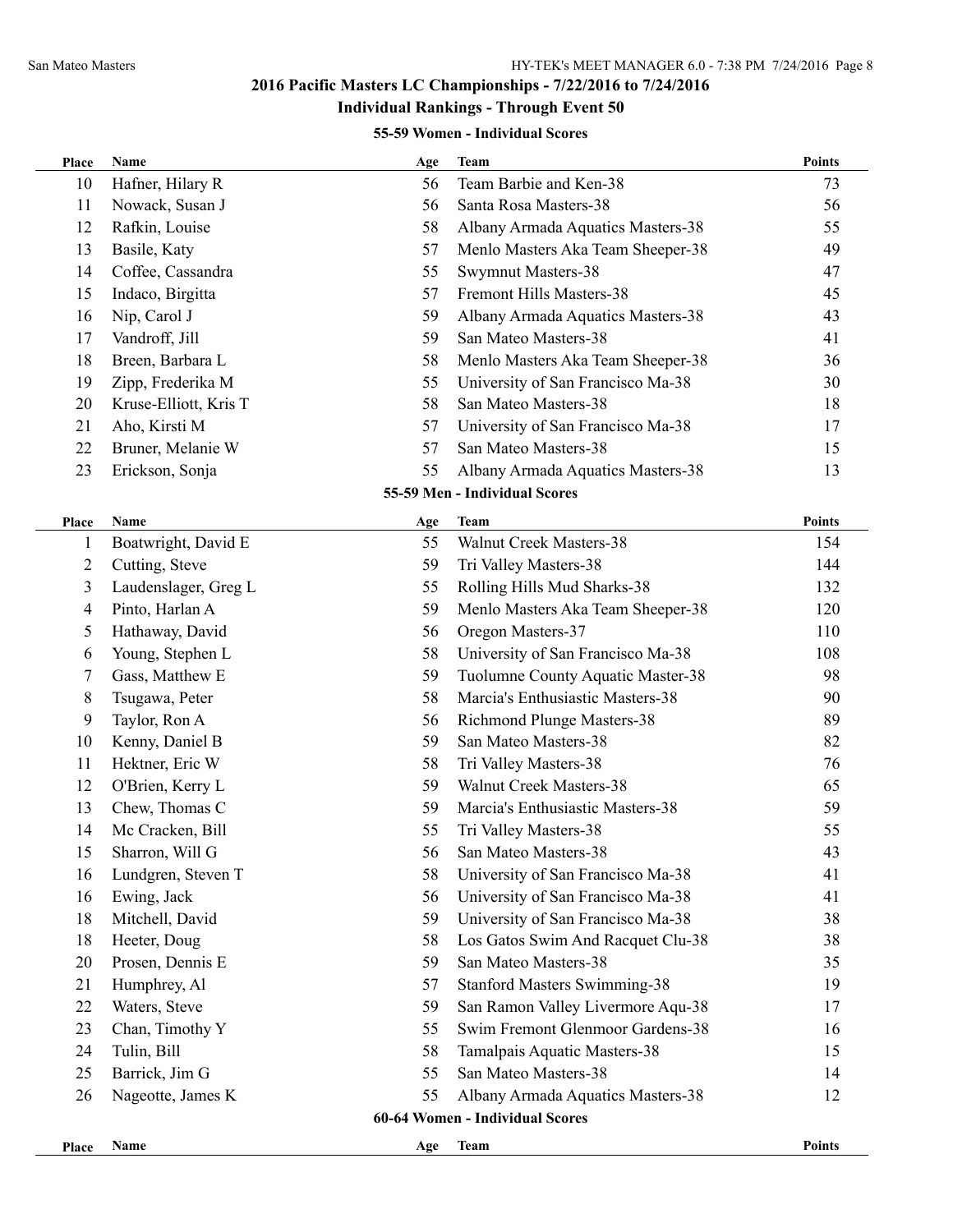|                         |                         |     | $\cdots$                            |               |
|-------------------------|-------------------------|-----|-------------------------------------|---------------|
| 1                       | Helmrich, Susan P       | 61  | Streamliners-38                     | 137           |
| 2                       | Quinn, Phyllis E        | 61  | The Olympic Club-38                 | 114           |
| 3                       | Welsh, Mary             | 63  | Tuolumne County Aquatic Master-38   | 107           |
| 4                       | Dunn, Audrey J          | 63  | University of San Francisco Ma-38   | 105           |
| 5                       | O'Brien, Charlene A     | 60  | Walnut Creek Masters-38             | 103           |
| 6                       | Pinto, Rebecca A        | 61  | Menlo Masters Aka Team Sheeper-38   | 91            |
| 7                       | Boyer, Karen L          | 60  | Peninsula Community Center Mas-38   | 88            |
| 7                       | Jones, Barbara L        | 60  | San Mateo Masters-38                | 88            |
| 9                       | Klatzkin, Amy           | 60  | University of San Francisco Ma-38   | 85            |
| 10                      | Ogilvie, Carol M        | 61  | University of San Francisco Ma-38   | 81            |
| 11                      | Hepworth, Linda         | 63  | Rolling Hills Mud Sharks-38         | 79            |
| 12                      | Benjamin, Marcia S      | 60  | Marcia's Enthusiastic Masters-38    | 74            |
| 13                      | Strauss, Judy           | 62  | Menlo Masters Aka Team Sheeper-38   | 69            |
| 14                      | Sprouse, Cecily         | 60  | Davis Aquatic Masters-38            | 68            |
| 15                      | Dobisz, Elizabeth A     | 63  | Quick Silver Swimming-38            | 61            |
| 16                      | Cambra-Brungard, Jeanne | 64  | Ladera Oaks Masters-38              | 60            |
| 17                      | Zlotoff, Mara J         | 64  | Quick Silver Swimming-38            | 54            |
| 18                      | Niccolls, Dorothy J     | 63  | University of San Francisco Ma-38   | 48            |
| 18                      | Willard, Mimi           | 63  | <b>Swymnut Masters-38</b>           | 48            |
| 20                      | Finch, Merry B          | 62  | Yuba City Masters Swimming-38       | 40            |
| 21                      | Buzolich, Marilyn J     | 61  | University of San Francisco Ma-38   | 34            |
| 22                      | Igel, Victoria E        | 60  | Fremont Hills Masters-38            | 32            |
| 23                      | Waln, Carol Y           | 62  | Fremont Hills Masters-38            | 31            |
| 24                      | Armstrong, Miki         | 63  | Menlo Masters Aka Team Sheeper-38   | 18            |
| 25                      | Melamed, Ann            | 64  | University of San Francisco Ma-38   | 11            |
|                         |                         |     | 60-64 Men - Individual Scores       |               |
| Place                   | Name                    | Age | <b>Team</b>                         | <b>Points</b> |
| 1                       | Anderson, Robert L      | 61  | Peninsula Community Center Mas-38   | 134           |
| $\mathbf{2}$            | Van Boer, Eric D        | 62  | Rolling Hills Mud Sharks-38         | 131           |
| $\overline{\mathbf{3}}$ | Ford, Kent P            | 62  | University of San Francisco Ma-38   | 129           |
| 4                       | Boreyko, Valeriy A      | 63  | University of San Francisco Ma-38   | 119           |
| 5                       | Burke, Bill             | 62  | University of San Francisco Ma-38   | 108           |
| 6                       | Woodruff, David L       | 60  | Davis Aquatic Masters-38            | 107           |
| 7                       | Orbelian, George C      | 62  | University of San Francisco Ma-38   | 99            |
| 8                       | Glenn, Tim P            | 60  | <b>Stanford Masters Swimming-38</b> | 87            |
| 9                       | Citron, Jeffrey M       | 61  | Yuba City Masters Swimming-38       | 73            |
| 10                      | Au, Andre               | 63  | Walnut Creek Masters-38             | 71            |
| 11                      | Darlington, Taite       | 60  | Uc38-38                             | 63            |
| 12                      | Sweeney, James S        | 63  | San Mateo Masters-38                | 60            |
| 13                      | Levi, Robert            | 64  | San Mateo Masters-38                | 53            |
| 13                      | Swenor, Gary D          | 62  | Northern Sierra Masters Swimmi-38   | 53            |
| 15                      | Sterne, Erik A          | 64  | Rose Bowl Masters-33                | 49            |
| 16                      | Madison, David K        | 63  | Ladera Oaks Masters-38              | 46            |
| 16                      | Regenie, Philip         | 63  | University of San Francisco Ma-38   | 46            |
| 18                      | Nelson, John P          | 63  | Jellies Aquatic Masters of Mon-38   | 44            |
| 18                      | Patocchi, Robert J      | 60  | Cal Maritime Academy Masters-38     | 44            |
| 18                      | King, Gerald F          | 63  | Peninsula Community Center Mas-38   | 44            |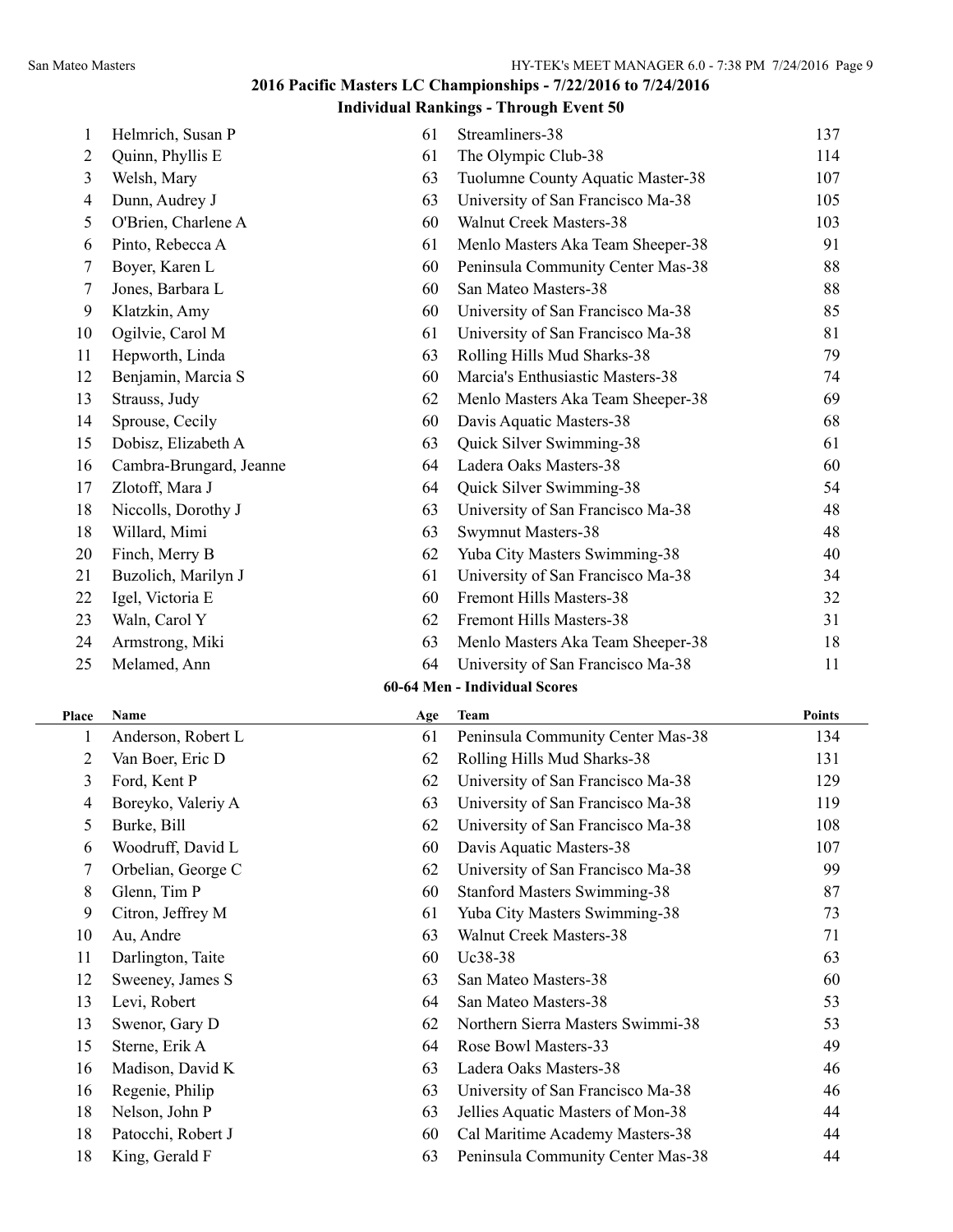#### **Individual Rankings - Through Event 50**

#### **60-64 Men - Individual Scores**

| Place          | Name                 | Age | <b>Team</b>                       | <b>Points</b> |
|----------------|----------------------|-----|-----------------------------------|---------------|
| 21             | Vandroff, Kenneth    | 60  | San Mateo Masters-38              | 43            |
| 22             | Druz, Loren          | 60  | <b>Walnut Creek Masters-38</b>    | 41            |
| 23             | Morreale, Vincent J  | 61  | University of San Francisco Ma-38 | 35            |
| 24             | Harter, Phillip M    | 62  | Fremont Hills Masters-38          | 33            |
| 25             | Seligmann, William R | 60  | Santa Cruz Masters Aquatics-38    | 32            |
| 26             | Lee, Stanley H       | 60  | Yuba City Masters Swimming-38     | 29            |
| 27             | Guadagni, Peter M    | 61  | Walnut Creek Masters-38           | 22            |
| 27             | Bruner, Michael L    | 60  | San Mateo Masters-38              | 22            |
| 27             | Lapin, Donald J      | 60  | University of San Francisco Ma-38 | 22            |
| 30             | Burnett, David B     | 61  | <b>Walnut Creek Masters-38</b>    | 18            |
| 31             | Bauer, David L       | 61  | Marcia's Enthusiastic Masters-38  | 17            |
| 32             | Kahn, Stuart L       | 63  | Davis Aquatic Masters-38          | 16            |
| 33             | Terusaki, Steven H   | 63  | Albany Armada Aquatics Masters-38 | 13            |
|                |                      |     | 65-69 Women - Individual Scores   |               |
| Place          | Name                 | Age | <b>Team</b>                       | <b>Points</b> |
| 1              | Val, Laura B         | 65  | Tamalpais Aquatic Masters-38      | 132           |
| 2              | Shaps, Ruth Y        | 69  | Manatee Aquatic Masters Inc-38    | 125           |
| 2              | Parola, Sheryl A     | 68  | Tuolumne County Aquatic Master-38 | 125           |
| $\overline{4}$ | Gettling, Janet      | 68  | Oregon Masters-37                 | 120           |
| 4              | Litman, Jacklyn      | 66  | Bay Masters-38                    | 120           |
| 6              | Coholan, Annette M   | 68  | Rolling Hills Mud Sharks-38       | 115           |
| 7              | Shoenberger, Linda R | 69  | Tamalpais Aquatic Masters-38      | 100           |
| 8              | Cohn, Darcy C        | 65  | University of San Francisco Ma-38 | 98            |
| 9              | Davis, Beverley L    | 68  | Tuolumne County Aquatic Master-38 | 63            |
| 10             | Tevis, Maggie H      | 68  | Rolling Hills Mud Sharks-38       | 54            |
| 11             | Gillon, Jean W       | 65  | Menlo Masters Aka Team Sheeper-38 | 50            |
| 12             | Campbell, Martha C   | 68  | University of San Francisco Ma-38 | 48            |
| 13             | Taub, Pamela A       | 66  | Walnut Creek Masters-38           | 46            |
| 14             | Petro, Susan         | 66  | University of San Francisco Ma-38 | 28            |
| 15             | Hewitt, Susan M      | 68  | University of San Francisco Ma-38 | 16            |
|                |                      |     | 65-69 Men - Individual Scores     |               |
| Place          | <b>Name</b>          | Age | <b>Team</b>                       | <b>Points</b> |
| $\perp$        | Bernard, Alan D      | 67  | Tamalpais Aquatic Masters-38      | 143           |
| $\overline{c}$ | Clemmons, Jim        | 66  | Manatee Aquatic Masters Inc-38    | 140           |
| 3              | Dahlin, Duke A       | 68  | University of San Francisco Ma-38 | 128           |
| $\overline{4}$ | Sapirstein, Julian B | 67  | University of San Francisco Ma-38 | 119           |
| 5              | Andrews, Bryan W     | 65  | University of San Francisco Ma-38 | 113           |
| 5              | Kunihara, Daniel S   | 65  | University of San Francisco Ma-38 | 113           |
| 7              | Kennedy, James B     | 65  | Cal Maritime Academy Masters-38   | 98            |
| 8              | Johnson, Gary A      | 65  | Tuolumne County Aquatic Master-38 | 96            |
| 9              | Cort, Doug A         | 66  | Cal Maritime Academy Masters-38   | 94            |
| 10             | Murray, Ed           | 67  | University of San Francisco Ma-38 | 88            |
| 11             | Virtue, Paul A       | 65  | University of San Francisco Ma-38 | 81            |
| 12             | Fogarty, Peter L     | 65  | Tuolumne County Aquatic Master-38 | 77            |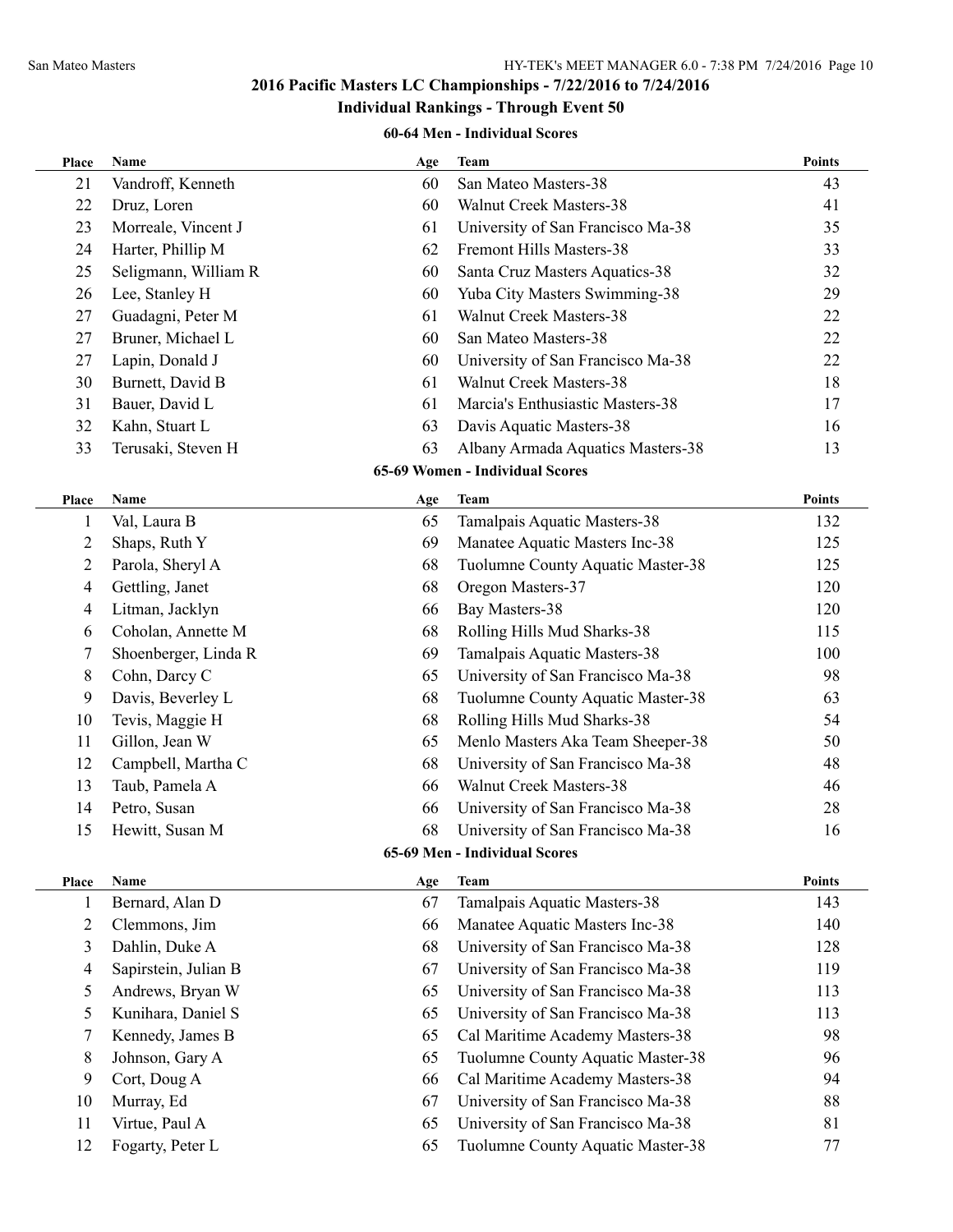| Place          | Name                  | Age | <b>Team</b>                         | <b>Points</b> |
|----------------|-----------------------|-----|-------------------------------------|---------------|
| 13             | Ridinger, Kim S       | 65  | University of San Francisco Ma-38   | 72            |
| 13             | Meyerhoff, Rick       | 69  | Tamalpais Aquatic Masters-38        | 72            |
| 15             | Gelfond, Michael      | 66  | University of San Francisco Ma-38   | 69            |
| 15             | Bortman, Henry (Camo) | 66  | University of San Francisco Ma-38   | 69            |
| 17             | Holt, Tate            | 65  | Tamalpais Aquatic Masters-38        | 66            |
| 18             | Kirtland, Grayson M   | 65  | Orinda Aquatic Masters-38           | 55            |
| 19             | McPherson, Andrew M   | 69  | Davis Aquatic Masters-38            | 53            |
| 20             | Thomas, Dick W        | 69  | Tamalpais Aquatic Masters-38        | 52            |
| 20             | Kauffman, Jim         | 68  | Menlo Masters Aka Team Sheeper-38   | 52            |
| 22             | Alderson, Tom R       | 65  | Manatee Aquatic Masters Inc-38      | 47            |
| 23             | Wilder, Hugh          | 69  | Santa Rosa Masters-38               | 41            |
| 24             | Moore, Michael W      | 66  | University of San Francisco Ma-38   | 39            |
| 25             | Frank, Dennis H       | 67  | University of San Francisco Ma-38   | 36            |
| 26             | Schiller, Randy S     | 68  | University of San Francisco Ma-38   | 32            |
| 27             | Durell, Robert        | 65  | Albany Armada Aquatics Masters-38   | 28            |
| 27             | Borden, Peter G       | 66  | San Mateo Masters-38                | 28            |
| 29             | Sakai, Sterling K     | 66  | San Mateo Masters-38                | 20            |
| 30             | Mortimer, Niland B    | 65  | University of San Francisco Ma-38   | 18            |
| 31             | Ceci, Louis G         | 66  | San Francisco Tsunami Masters-38    | 17            |
| 32             | Strunk, Jack W        | 67  | San Ramon Valley Livermore Aqu-38   | 16            |
| 33             | Brenner, Gary R       | 69  | San Mateo Masters-38                | 15            |
| 34             | Crockett, Robert J    | 68  | Menlo Masters Aka Team Sheeper-38   | 14            |
| 35             | Boland, John L        | 67  | University of San Francisco Ma-38   | 11            |
|                |                       |     | 70-74 Women - Individual Scores     |               |
| Place          | Name                  | Age | Team                                | <b>Points</b> |
| 1              | Barnea, Daniela       | 72  | <b>Stanford Masters Swimming-38</b> | 154           |
| $\overline{2}$ | Milner, Diane E       | 70  | San Mateo Masters-38                | 129           |
| 3              | Norris, Roswita D     | 74  | Davis Aquatic Masters-38            | 113           |
| 4              | Mc Partland, Peg K    | 74  | Manatee Aquatic Masters Inc-38      | 98            |
| 5              | Hill, Marcia M        | 72  | Walnut Creek Masters-38             | 92            |
| 6              | Ridout, Nancy J       | 74  | Tamalpais Aquatic Masters-38        | 79            |
| 7              | Long, Anne B          | 74  | University of San Francisco Ma-38   | 60            |
| 8              | Chaitkin, Lauren E    | 72  | University of San Francisco Ma-38   | 52            |
| 9              | Rose, Polly           | 74  | University of San Francisco Ma-38   | 49            |
| 10             | Caso, Susie A         | 70  | Manatee Aquatic Masters Inc-38      | 36            |
| 11             | Coleman, Kate A       | 74  | University of San Francisco Ma-38   | 18            |
|                |                       |     | 70-74 Men - Individual Scores       |               |
| <b>Place</b>   | Name                  | Age | <b>Team</b>                         | <b>Points</b> |
| 1              | Burns, Richard        | 73  | Tamalpais Aquatic Masters-38        | 148           |
| $\overline{2}$ | Gildea, David R       | 73  | Menlo Masters Aka Team Sheeper-38   | 133           |
| 3              | Powers, Patrick V     | 71  | University of San Francisco Ma-38   | 125           |
| 4              | Dawson, Bill          | 74  | Menlo Masters Aka Team Sheeper-38   | 103           |
| 5              | DeLacy, James R       | 70  | Walnut Creek Masters-38             | 88            |
| 6              | Leuten, Bob           | 73  | San Mateo Masters-38                | 73            |
| 7              | Davis, Don M          | 72  | Rolling Hills Mud Sharks-38         | 71            |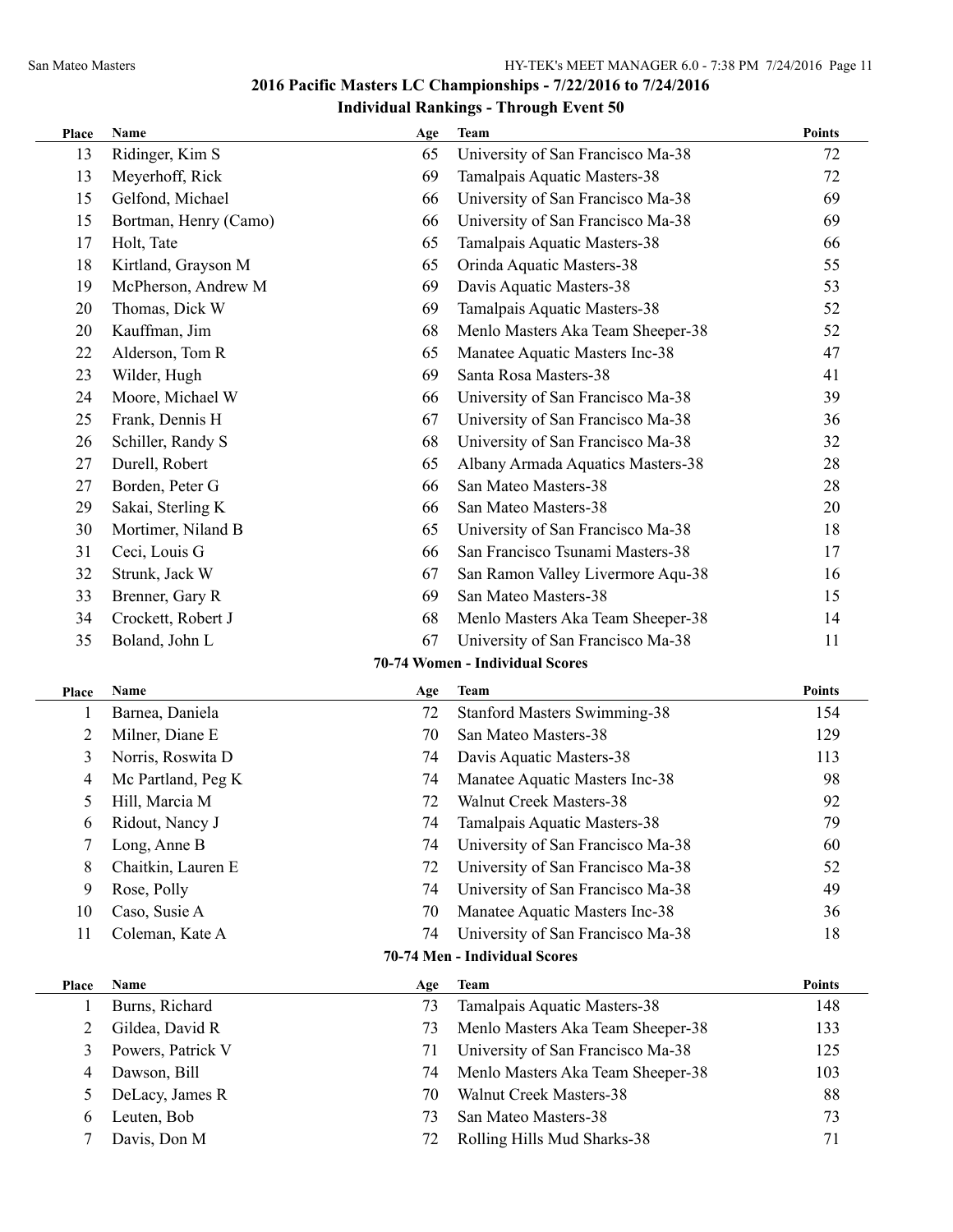# **Individual Rankings - Through Event 50**

| Place          | <b>Name</b>          | Age | <b>Team</b>                         | <b>Points</b> |
|----------------|----------------------|-----|-------------------------------------|---------------|
| 8              | Wiscomb, Lance       | 71  | University of San Francisco Ma-38   | 51            |
| 9              | Sider, Gabriel J     | 73  | University of San Francisco Ma-38   | 49            |
| 10             | Pastor, Alvaro       | 70  | El Cerrito Aquatic Masters-38       | 37            |
| 11             | Freeman, Dale C      | 73  | University of San Francisco Ma-38   | 17            |
|                |                      |     | 75-79 Women - Individual Scores     |               |
| Place          | Name                 | Age | <b>Team</b>                         | <b>Points</b> |
| 1              | Munn, Susan L        | 78  | Davis Aquatic Masters-38            | 151           |
| 2              | Hagiwara, Tanako     | 78  | University of San Francisco Ma-38   | 114           |
| 3              | Fasbender, Alice J   | 78  | San Mateo Masters-38                | 112           |
| 4              | Ackerman, Dolly J    | 75  | Walnut Creek Masters-38             | 98            |
| 5              | Wivell, Toni M       | 79  | Tuolumne County Aquatic Master-38   | 88            |
| 6              | Allen, Gloria        | 76  | University of San Francisco Ma-38   | 38            |
| 7              | Roepke, Elizabeth L  | 76  | San Mateo Masters-38                | 22            |
|                |                      |     | 75-79 Men - Individual Scores       |               |
| Place          | Name                 | Age | <b>Team</b>                         | <b>Points</b> |
| 1              | Fasbender, Barry A   | 79  | San Mateo Masters-38                | 151           |
| $\overline{c}$ | Norris, Robert F     | 78  | Davis Aquatic Masters-38            | 147           |
| 3              | Zuur, James          | 76  | Tamalpais Aquatic Masters-38        | 63            |
| 4              | Lane, Ed V           | 77  | <b>Walnut Creek Masters-38</b>      | 41            |
| 5              | Panko, Stanley E     | 78  | San Mateo Masters-38                | 37            |
| 6              | Murakawa, Yoshio     | 76  | Albany Armada Aquatics Masters-38   | 19            |
| 6              | Price, Kent M        | 78  | <b>Stanford Masters Swimming-38</b> | 19            |
|                |                      |     | 80-84 Women - Individual Scores     |               |
| Place          | Name                 | Age | Team                                | Points        |
| 1              | Mc Cubbin, Miek      | 81  | San Mateo Masters-38                | 132           |
| $\overline{c}$ | Bensu, Janet L       | 84  | University of San Francisco Ma-38   | 116           |
| 3              | Callison, Barbara F  | 83  | Rinconada Masters-38                | 88            |
| 4              | Barry, Marty         | 84  | Rolling Hills Mud Sharks-38         | 59            |
| 5              | Flesh, Anice W       | 80  | <b>Swymnut Masters-38</b>           | 44            |
| 6              | Keeve, Deborah       | 80  | University of San Francisco Ma-38   | 18            |
|                |                      |     | 80-84 Men - Individual Scores       |               |
| Place          | Name                 | Age | <b>Team</b>                         | <b>Points</b> |
| 1              | Fleming, Jack C      | 81  | University of San Francisco Ma-38   | 129           |
| 2              | Stupfel, Norman E    | 84  | Santa Rosa Masters-38               | 125           |
| 3              | Galvin, Barry T      | 83  | University of San Francisco Ma-38   | 111           |
| 4              | Sulzbach, John F     | 82  | Menlo Masters Aka Team Sheeper-38   | 107           |
| 5              | Soroka, Donald       | 84  | Rolling Hills Mud Sharks-38         | 62            |
| 6              | Kline, Howard J      | 84  | University of San Francisco Ma-38   | 18            |
|                |                      |     | 85-89 Women - Individual Scores     |               |
| Place          | Name                 | Age | <b>Team</b>                         | <b>Points</b> |
| 1              | Hirsch, Ann M        | 85  | <b>Walnut Creek Masters-38</b>      | 110           |
| 2              | Voorhees, Margaret S | 88  | University of San Francisco Ma-38   | 44            |
| 2              | Lambertson, Ann M    | 86  | San Mateo Masters-38                | 44            |
|                |                      |     | 85-89 Men - Individual Scores       |               |
| Place          | Name                 | Age | <b>Team</b>                         | <b>Points</b> |
|                |                      |     |                                     |               |